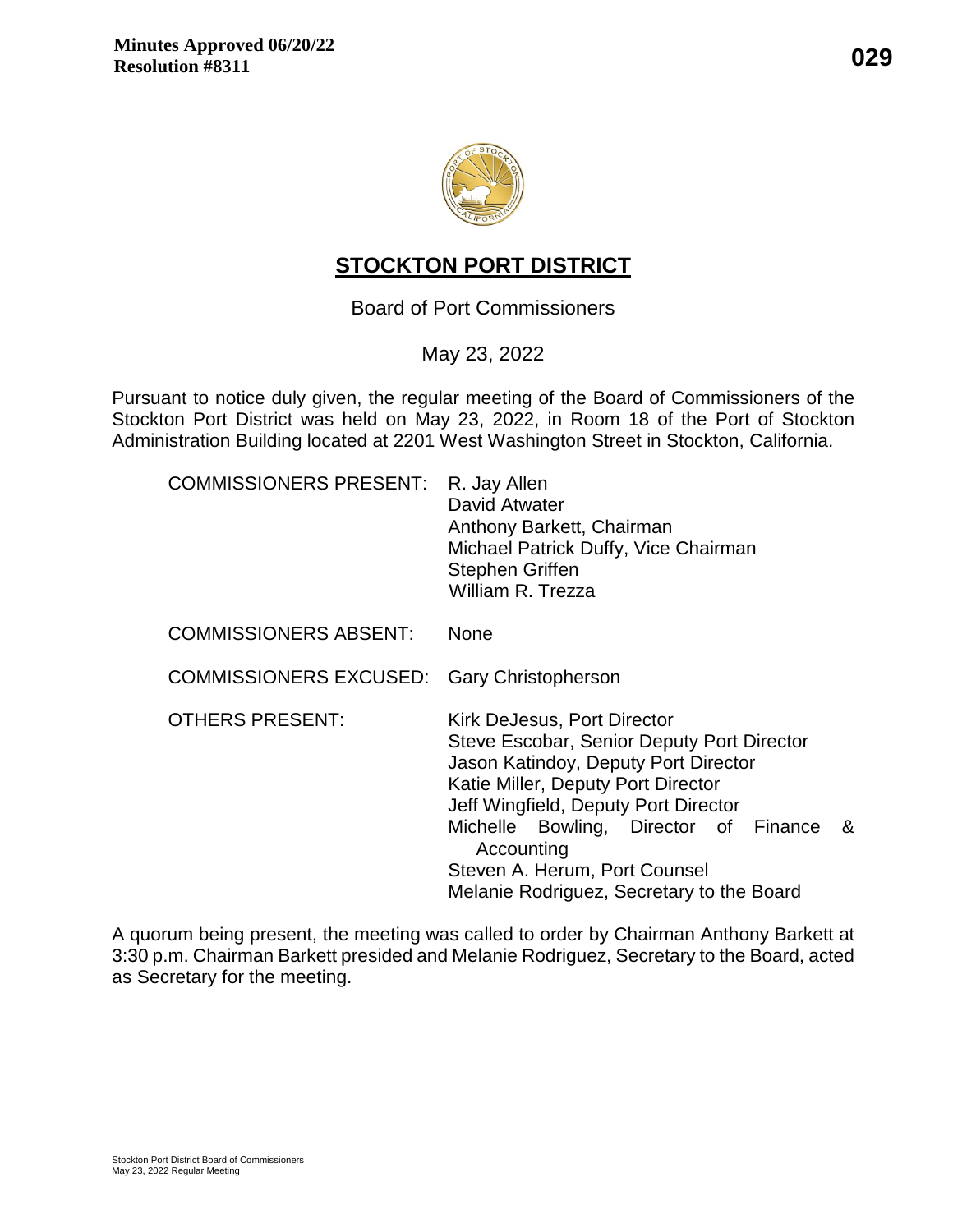### CONSENT CALENDAR

In compliance with Port Policy Statement #003, the Consent Calendar items of business, having been provided to each member of the Board prior to this meeting, the Commissioners present acted upon Consent Calendar items of business under one vote.

Chairman Barkett acknowledged that there were no requests to address the Commission.

Vice Chairman Duffy moved, to adopt the following resolutions:

#### MINUTES OF APRIL 18, 2022 MEETING

Resolution #8304: RESOLVED, that the minutes of the REGULAR meeting of the Board of Commissioners of the Stockton Port District held on the 18th day of April 2022, as the same are endorsed on Page No. 021 to Page No. 028, inclusive, of Minutes Book No. 64, be and they are hereby approved.

APPROVAL OF THE PORT OF STOCKTON ANNUAL UTILITY WILDFIRE MITIGATION PLAN

Resolution #8305: WHEREAS, the Stockton Port District is a public corporation created for municipal purposes under Section 6290 of the California Harbors and Navigation Code; and

> WHEREAS, the Port is generally subject to the legislative and regulatory requirements applicable to local publicly owned electric utilities (POU); and

> WHEREAS, Senate Bill (SB) 1028 (stats. 2016), adding California Public Utilities Code, Section 8387, requires each POU to construct, maintain and operate its electrical lines and equipment in a manner that will minimize the risk of wildfire posed by those electrical lines and equipment; and

> WHEREAS, SB 901 (stats. 2018), amending California Public Utilities Code Section 8387, requires all POUs to prepare a Utility Wildfire Mitigation Plan before January 1, 2020, and annually thereafter; and

> WHEREAS, California Public Utilities Code Section 8387(b)(2) specifies the content that must be included in each POU's Utility Wildfire Mitigation Plan; and

> WHEREAS, California Public Utilities Code Section 8387(c) requires each POU to have a qualified independent evaluator review its Utility Wildfire Mitigation Plan to assess the comprehensiveness of its plan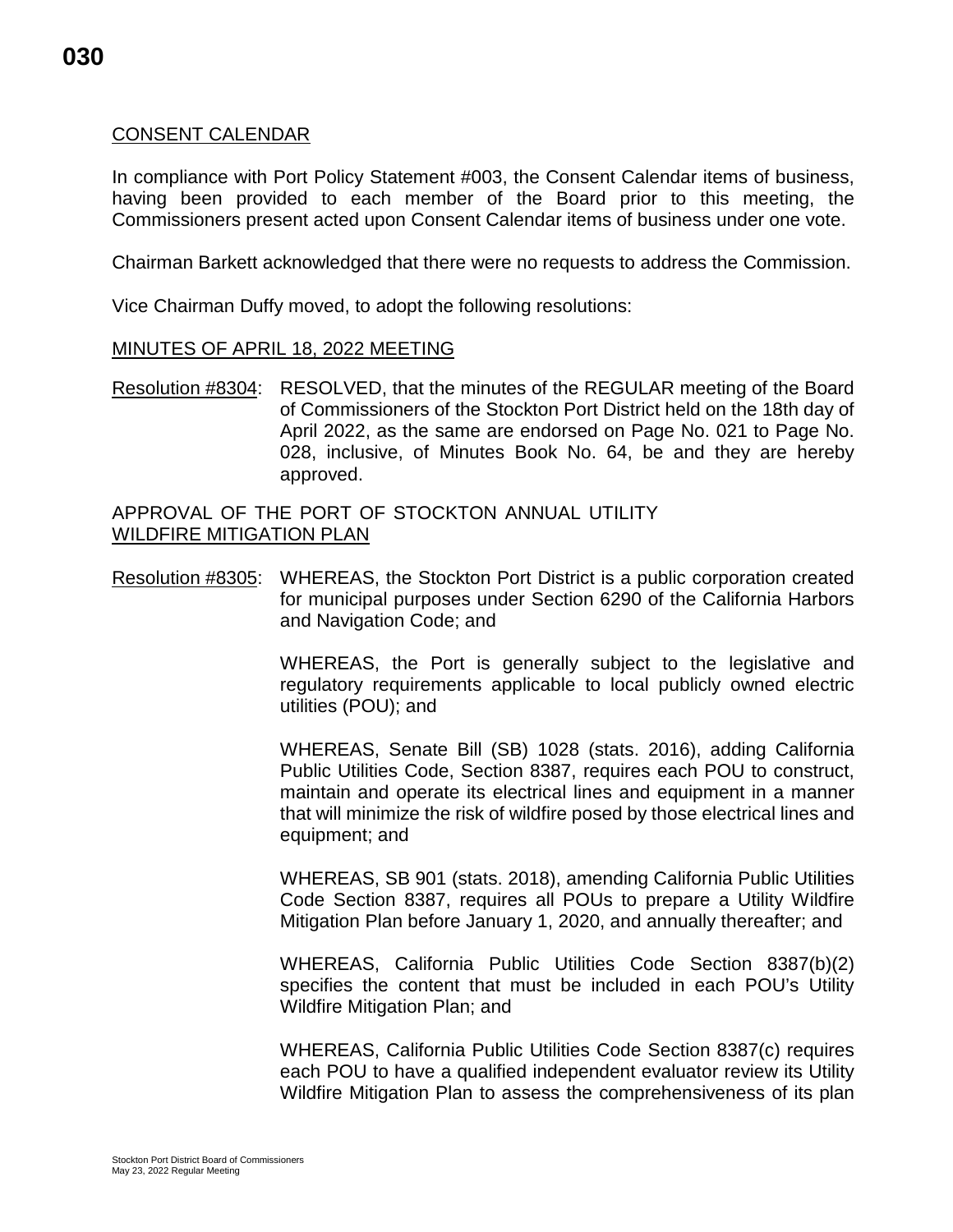and to issue a report that is made available on the POU's website and presented at a public meeting; and

WHEREAS, California Public Utilities Code Section 8387(b)(3) requires each POU to present its Utility Wildfire Mitigation Plan at an appropriately noticed public meeting and to verify that its plan complies with all applicable rules, regulations and standards, as appropriate; and

WHEREAS, SB 111 (stats. 2019), adding California Public Utilities Code Section 326.1, established the California Wildfire Safety Advisory Board; and

WHEREAS, SB 1054 (stats. 2019), amending California Public Utilities Code Section 8387, requires each POU to submit its Utility Wildfire Mitigation Plan to the California Wildfire Safety Advisory Board by July 1, of each year, starting in the year 2020; and

WHEREAS, pursuant to California Public Utilities Code Section 326.2, the California Wildfire Safety Advisory Board will review each POU's Utility Wildfire Mitigation Plan and will provide comments and advisory opinions on the content and sufficiency of each plan; and

WHEREAS, Port staff prepared a Utility Wildfire Mitigation Plan for calendar year 2020, addressing all statutory criteria; and

WHEREAS, the Port verified that the Utility Wildfire Mitigation Plan complies with all applicable rules, regulations and standards; and

WHEREAS, the Fire Marshall is a qualified independent evaluator and, after reviewing the Port's Utility Wildfire Mitigation Plan, has determined that the plan meets the requirements of California Public Utilities Code Section 8387; and

WHEREAS, within 60 days, the Fire Marshall shall prepare a report to be presented at a public meeting of the Port's governing board and posted to the Port's website; and

WHEREAS, Port staff will submit its Utility Wildfire Mitigation Plan, adopted today by the Port's governing board, to the California Wildfire Safety Advisory Board before July 1, 2022; now, therefore be it

RESOLVED that the Board of Commissioners of the Stockton Port District, pursuant to California Public Utilities Code Section 8387,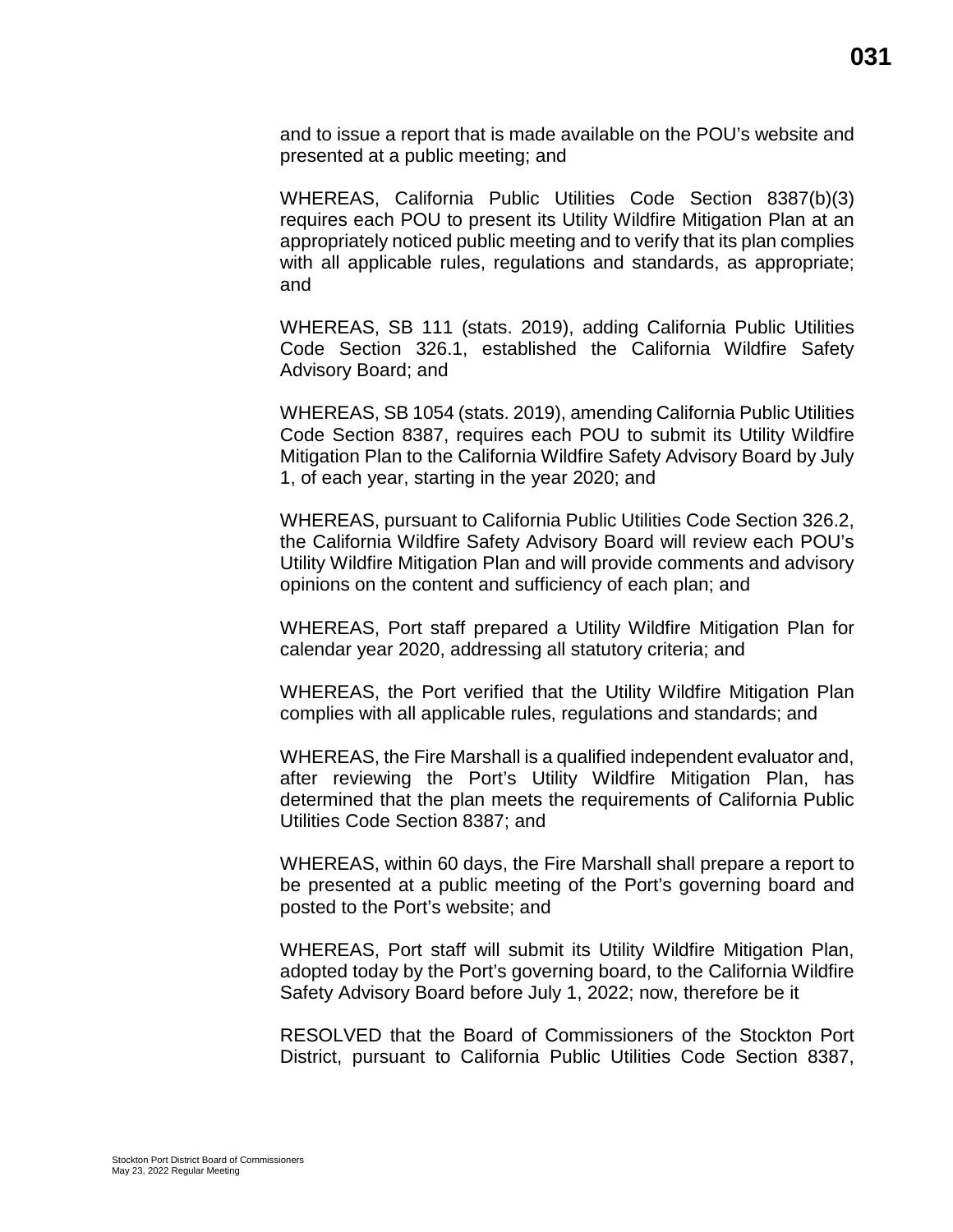adopts the Stockton Port District's Utility Wildfire Mitigation Plan, dated May 16, 2022.

CONSIDERATION AND POSSIBLE APPROVAL FOR THE PORT DIRECTOR TO EXECUTE A PRELIMINARY ENGINEERING SERVICES AGREEMENT FOR THE RAIL BRIDGE AND RAIL IMPROVEMENTS PROJECT REVIEW AND DIAGNOSTIC EVALUATION WITH BNSF RAILWAY COMPANY FOR AN AMOUNT NOT-TO-EXCEED \$150,000.00

Resolution #8306: RESOLVED, by the Board of Commissioners of the Stockton Port District that the Port Director is hereby authorized to execute a Preliminary Engineering Services Agreement for project review and diagnostic evaluation with BNSF Railway Company for the Rail Bridge and Rail Improvements Project utilizing Senate Bill 1 (SB 1) Funding of \$105,000.00 and \$45,000.00 Port funds for a total amount not-toexceed \$150,000.00 (One Hundred Fifty Thousand and 00/100 Dollars); and

> RESOLVED FURTHER, that the Port Director is authorized, empowered and directed to ensure that the provisions of this resolution are appropriately effected.

CONSIDERATION AND POSSIBLE APPROVAL FOR THE PORT DIRECTOR TO PURCHASE THE SERVER SUPPORT RENEWAL AGREEMENT FROM I.T. SAVVY FOR AN AMOUNT NOT-TO-EXCEED \$92,214.00

Resolution #8307: RESOLVED, by the Board of Commissioners of the Stockton Port District that the Port Director is hereby authorized to purchase the server support renewal agreement from I.T. Savvy utilizing Port Security Grant Program (PSGP) 2020 funds of \$65,318.25 and \$26,895.75 Port funds for a total amount not-to-exceed \$92,214.00 (Ninety-Two Thousand Two Hundred Fourteen and 00/100 Dollars); and

> RESOLVED FURTHER, that the Port Director is authorized, empowered and directed to ensure that the provisions of this resolution are appropriately effected.

CONSIDERATION AND POSSIBLE APPROVAL FOR THE PORT DIRECTOR TO PURCHASE LICENSING, SUPPORT AND MAINTENANCE RENEWAL FOR THE PORT'S I.T. MONITORING SYSTEM FROM I.T. SAVVY FOR AN AMOUNT NOT-TO-EXCEED \$108,974.93

Resolution #8308: RESOLVED, by the Board of Commissioners of the Stockton Port District that the Port Director is hereby authorized to purchase the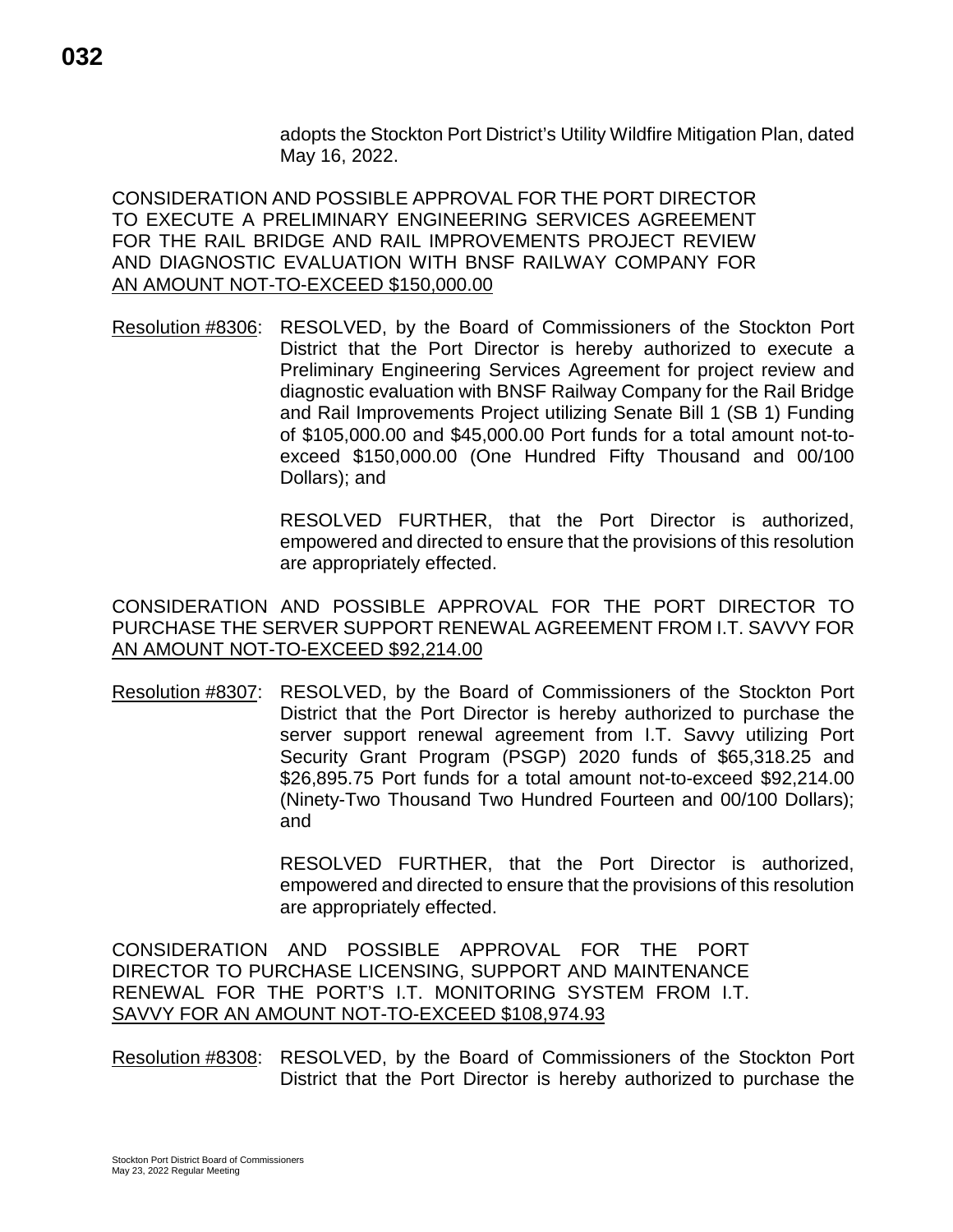licensing, support and maintenance renewal for the Port's I.T. monitoring system from I.T. Savvy utilizing Port Security Grant Program (PSGP) 2020 funds of \$81,731.20 and \$27,243.73 Port funds for a total amount not-to-exceed \$108,974.93 (One Hundred Eight Thousand Nine Hundred Seventy-Four and 93/100 Dollars); and

RESOLVED FURTHER, that the Port Director is authorized, empowered and directed to ensure that the provisions of this resolution are appropriately effected.

CONSIDERATION AND POSSIBLE APPROVAL FOR THE PORT DIRECTOR TO PURCHASE A BACK-UP STORAGE SOLUTION FROM I.T. SAVVY FOR AN AMOUNT NOT-TO-EXCEED \$161,773.54

Resolution #8309: RESOLVED, by the Board of Commissioners of the Stockton Port District that the Port Director is hereby authorized to purchase a backup storage solution from I.T. Savvy utilizing Port Security Grant Program (PSGP) 2020 funds of \$94,721.54 and \$67,052.00 Port funds for a total amount not-to-exceed \$161,773.54 (One Hundred Sixty-One Thousand Seven Hundred Seventy-Three and 54/100 Dollars); and

> RESOLVED FURTHER, that the Port Director is authorized, empowered and directed to ensure that the provisions of this resolution are appropriately effected.

Resolutions #8304, #8305, #8306, #8307, #8308 and #8309 were passed by the following vote:

| <b>COMMISSIONERS IN FAVOR:</b>   | Allen, Atwater, Barkett, Duffy, Griffen,<br>Trezza |
|----------------------------------|----------------------------------------------------|
| <b>COMMISSIONERS AGAINST:</b>    | <b>None</b>                                        |
| <b>COMMISSIONERS ABSTAINING:</b> | <b>None</b>                                        |
| <b>COMMISSIONERS ABSENT:</b>     | <b>None</b>                                        |
| <b>COMMISSIONERS EXCUSED:</b>    | Christopherson                                     |

#### CONSIDERATION OF ITEMS REMOVED FROM THE CONSENT CALENDAR

Chairman Barkett acknowledged there were no items removed from the Consent Calendar.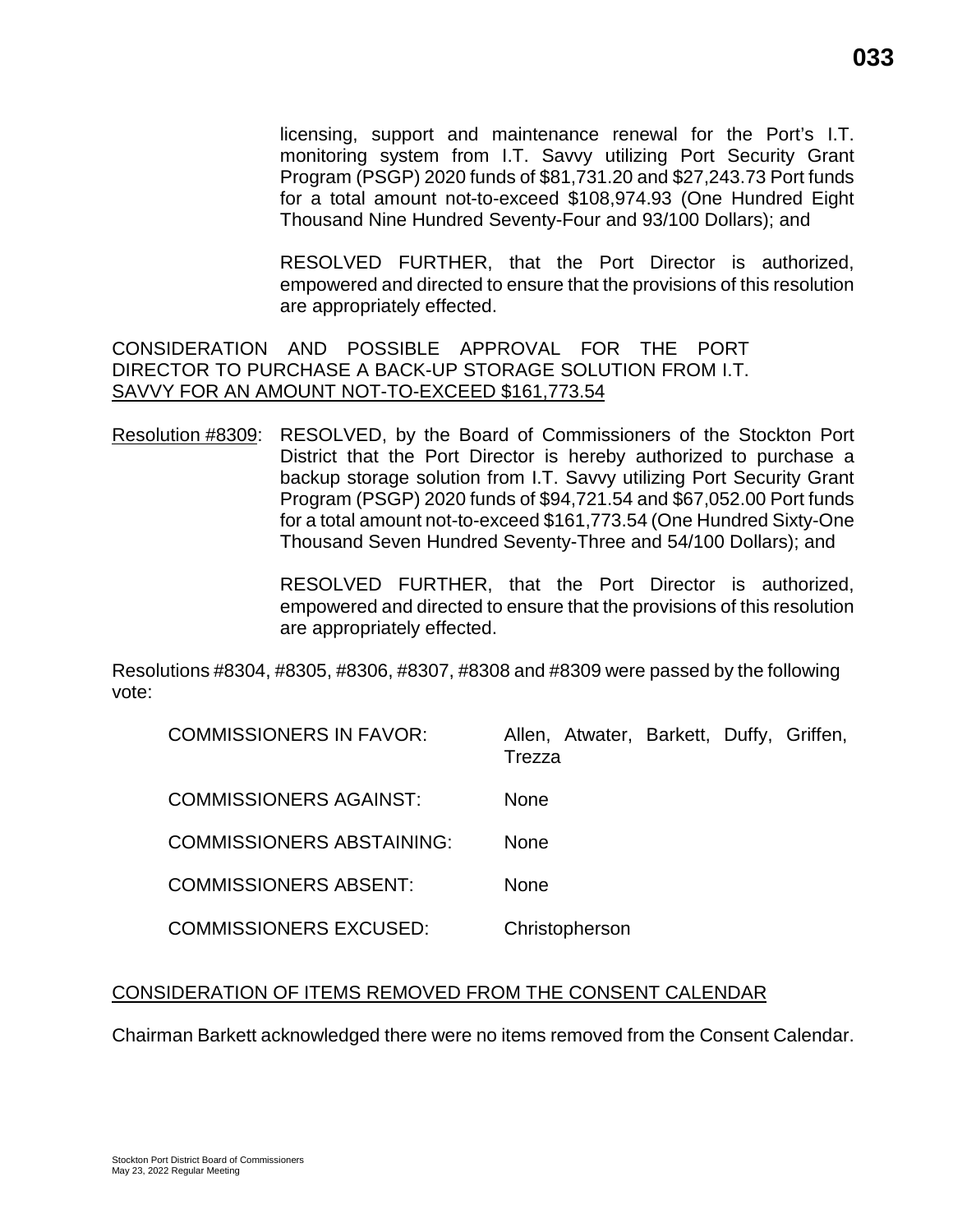# **034**

### INFORMATIONAL PRESENTATION OF THIRD QUARTER 2022-2021 FISCAL YEAR FINANCIAL STATEMENTS

Finance and Accounting Director Bowling provided an overview of the financial reports for the three-month period of January 1, 2022 through March 31, 2022. Copies of the financial information were provided to the Commission prior to today's meeting. Information presented included financial highlights, operating revenues, expenses, and capital projects.

CONSIDERATION AND POSSIBLE APPROVAL FOR THE PORT DIRECTOR TO EXECUTE THE AMENDED AGREEMENT FOR THE MANDEVILLE ISLAND DREDGE PLACEMENT SITE AND APPROVE THE PAYMENT OF \$198,440.00 TO MANDEVILLE ISLAND

Deputy Port Director Wingfield provided an executive summary on this agenda item. The staff report was provided to each member of the Board prior to the meeting and was also available as a link on the Agenda posted on the Port's website.

Chairman Barkett acknowledged that there were no requests to address the Commission.

Commissioner Allen moved, to adopt the following resolution:

Resolution #8310: RESOLVED, by the Board of Commissioners of the Stockton Port District that a one-time payment to Mandeville Island in the amount of \$198,440.00 (One Hundred Ninety-Eight Thousand Four Hundred Forty and 00/100 Dollars) for 19,844 cubic yards of disposed dredged material from the Stockton Deep Water Ship Channel during the 2021 annual maintenance dredging effort by the United State Army Corps of Engineers, is approved; and

> RESOLVED FURTHER, that the Port Director is hereby authorized, empowered and directed to execute the Amended Dredge Sediment Agreement with Mandeville Island, a copy of which is on file at the Stockton Port District; and

> RESOLVED FURTHER, that the Port Director is authorized, empowered and directed to ensure that the provisions of this resolution are appropriately effected.

Resolution #8310 was passed by the following vote:

| <b>COMMISSIONERS IN FAVOR:</b> | Allen, Atwater, Barkett, Duffy, Griffen,<br>Trezza |
|--------------------------------|----------------------------------------------------|
| <b>COMMISSIONERS AGAINST:</b>  | <b>None</b>                                        |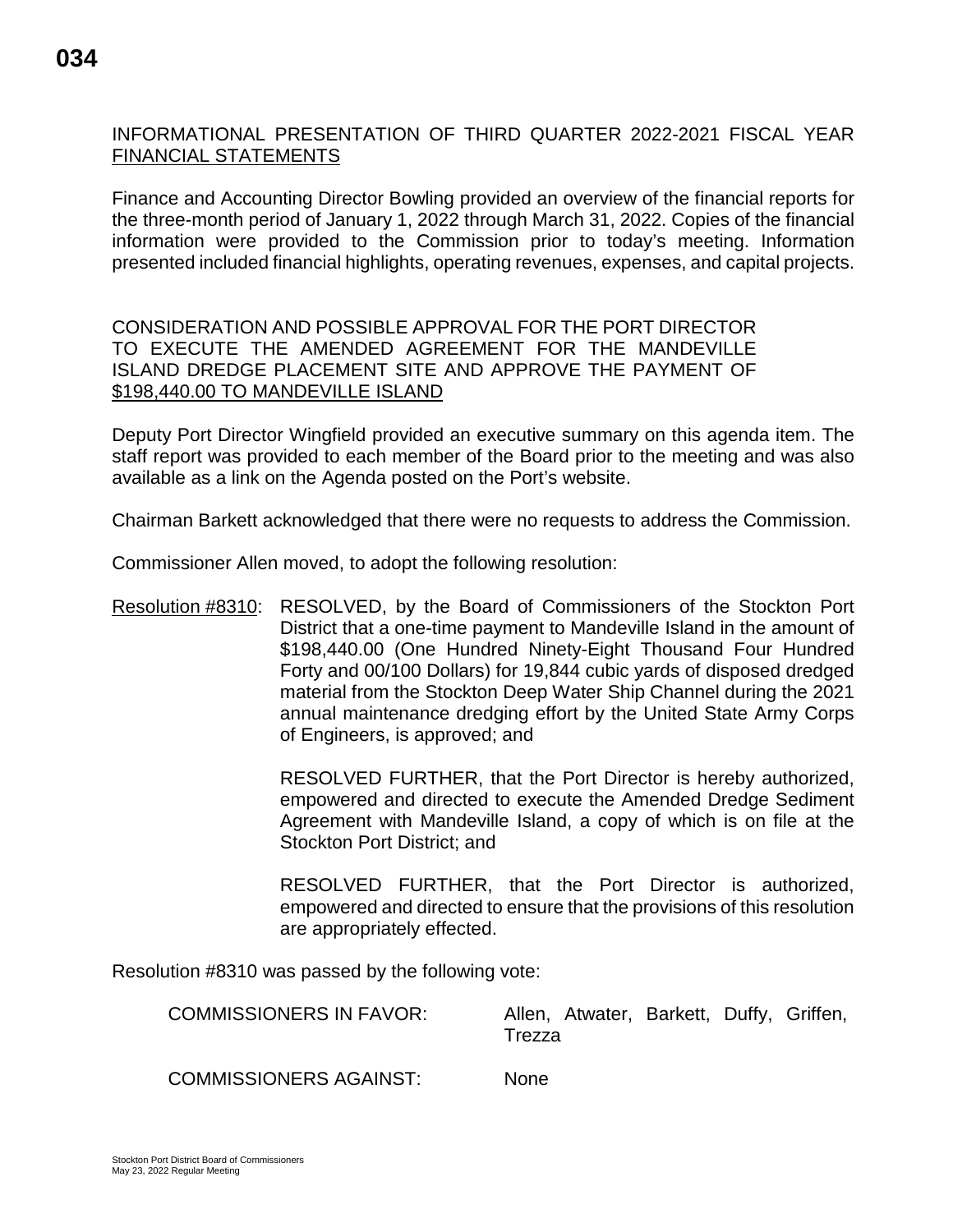| COMMISSIONERS ABSTAINING: | <b>None</b>    |
|---------------------------|----------------|
| COMMISSIONERS ABSENT:     | <b>None</b>    |
| COMMISSIONERS EXCUSED:    | Christopherson |

#### COMMITTEE REPORTS

Ad Hoc Committee Meeting for the Annual Budget Review

Prior of the Commission Meeting today, an Ad Hoc Committee Meeting for the Annual Budget Review comprised of Commissioners Atwater and Trezza met with Port Director DeJesus, Finance and Accounting Director Bowling and Port staff to review the 2022/2023 Budget. The Ad Hoc Budget Review Committee complimented staff for being well prepared for the meeting.

#### PORT DIRECTOR'S COMMENTS

Port Director DeJesus provided an executive summary of recent Port activities.

April 30, 2022 year-to-date shipping reflects 116 ships. Shipping activity for the same period in 2021 reported 90 ships. April 30, 2022 year-to-date tonnage totaled 1,658,930 metric tons. Tonnage for the same period in 2021 totaled 1,547,510 metric tons.

Since the last Commission meeting, the following short-term leases have been executed: Lessee: Ramsey Express Trucking Location: West Complex, 4.2 acres of land at the Hay Pad, 4.5 acres of land at the 700 Yard and 3.0 acres of land at 1111 Pad South Term: 3 months Lessee: CFR Rinkens, LLC. Location: West Complex, 5.0 acres at 1111 Humphreys Drive Term: 1 year Lessee: BWC Terminals, LLC. Location: East Complex, Track 820 Term: 5 years Lessee: PRPLEI dba Red Hot Jammer Dogs Location: West Complex, 17-A Fyffe Avenue Term: 1 year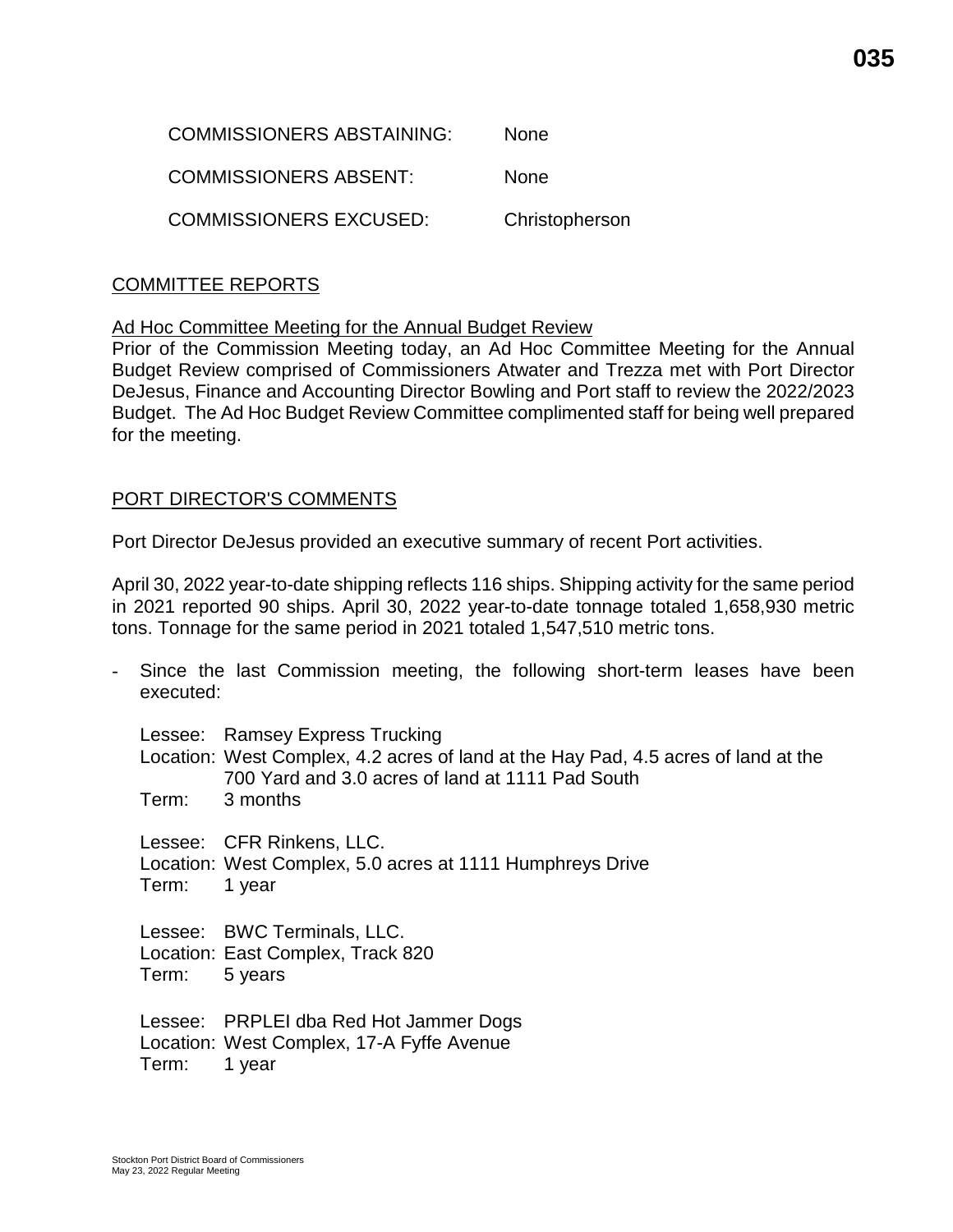# **036**

#### COMMISSION COMMENTS

Commissioner Griffen shared information about the recently lifted Longshoremen travel ban.

Commissioner Allen shared that the Port's 2021 Annual Report was the best one to date. He also commented about the vegetation on the West Complex.

Commissioner Trezza shared that he attended the State of the City event that was held at the Port. He shared that people appreciate that the Port hosts the event. He also shared that the road repairs on Davis Road were appreciated.

Chairman Barkett thanked Commissioner Allen for giving the Port's speech at the State of the City event. He shared that many people said that Commissioner Allen did a great job. He also shared that Port staff did a good job of representing the Port during the San Joaquin Council of Government (SJCOG) One Voice trip to Washington, DC. Those that attended complimented the Port for the hosted dinner during the One Voice trip.

#### PUBLIC COMMENTS ON NON-AGENDA ITEMS

Port Attorney Herum introduced the newest member of his firm Mr. John Luebberke the former City of Stockton Attorney.

#### CLOSED SESSION PURSUANT TO GOVERNMENT CODE §54957.6 DISCUSSION OF PERSONNEL MATTER: ANNUAL PERFORMANCE REVIEW OF THE PORT DIRECTOR

At 4:08 p.m. Chairman Barkett announced that, in accordance with the Ralph M. Brown Act, an executive session would be conducted by the Board of Commissioners pursuant to Government Code §54957.6. The general public and Port staff was excused from the meeting, and the closed session commenced at 4:10 p.m.

At 4:57 p.m., Chairman Barkett re-opened the meeting in public session. He reported that the Port Commission took no formal, reportable action during the closed session.

#### ADJOURNMENT

On behalf of the Stockton Port District Board of Commissioners, it was announced by Chairman Barkett that today's Commission meeting would be adjourned in memory of Alberta Deerinck.

Mrs. Deerinck passed away on March 8, 2022 at the age of 94. She was born on December 24, 1927 in Stockton, California. Alberta graduated from Stockton High School. She took